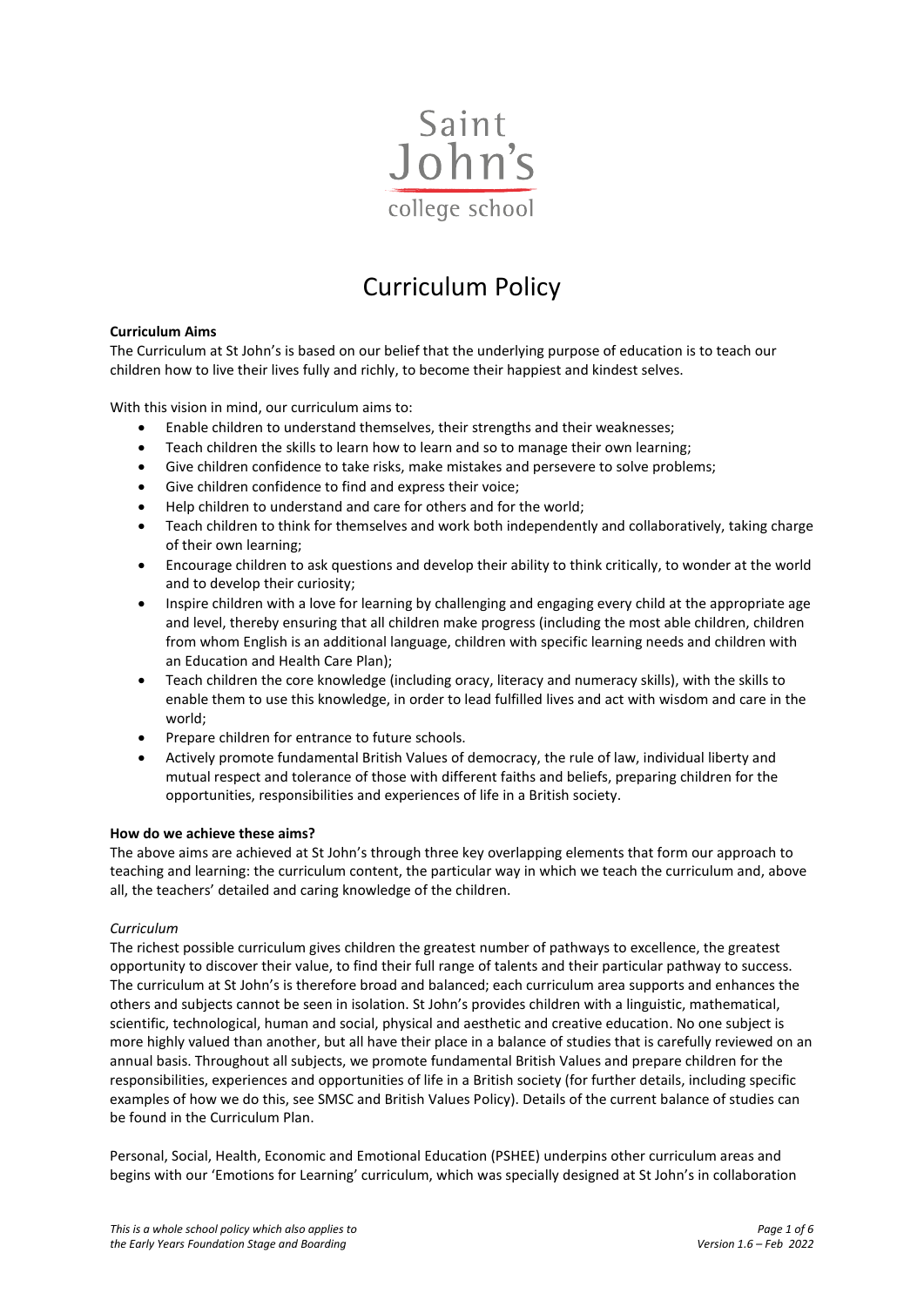with our child psychotherapist. It is based on research in the field of attachment theory and aims to promote secure attachments between children and their teachers so that children learn to manage their emotions and use their minds. Fostering each child's ability to think for themselves and solve problems is the primary goal of the E4L curriculum. As children get older, the PSHEE curriculum also covers lessons in economic well-being, relationships, health and careers advice. Careers advice is presented in an impartial way, giving children information to help them make informed decisions about a wide range of careers so that they can lead fulfilled lives. More information about the PSHEE curriculum can be found in the [PSHEE Curriculum Summary.](https://www.sjcs.co.uk/sites/default/files/styles/Teaching%20&%20Learning/Curriculum%20Summaries/SJCS%20Curriculum%20Summary%20-%20PSHEE.pdf)

St John's has a skills based curriculum and Heads of Department continually review a subject's 'scheme of work' to ensure that the development of these skills is being provided for. The schemes of work may take into account the National Curriculum but are not exclusively based on it. Although the school is exempt from the 'Early Years Foundation Stage Framework', the Kindergarten Curriculum is currently based on the objectives from the framework. A focus on the skills taught within a curriculum area and the benefits of responding to children's own learning and their interests, means that content is continually revised, adapted or changed. More information about the content, aims and objectives of each individual subject, including the Early Years Foundation Stage, can be found in the [Curriculum Summaries](https://www.sjcs.co.uk/curriculum-summaries) and the [Kindergarten Curriculum and Supervision](https://www.sjcs.co.uk/sites/default/files/styles/Policies/SJCS%20Kindergarten%20Curriculum%20and%20Supervision.pdf) document. Speaking, listening, literacy and numeracy skills are developed across the curriculum and these documents give more specific details of content and skills.

On Thursday afternoons at Senior House, timetable is 'off curriculum' and children experience a range of enrichment activities and lessons that help to develop children's questioning and thinking skills, collaboration, creativity and information sharing. Learning experiences provided on Thursday afternoons include:

- Trips and visits: these include the opportunity to hear from inspirational speakers from a range of different careers, beliefs and experience.
- Philosophy: Philosophy lessons begin in Form 2 and aim to teach children to be philosophers. Children learn how to structure thinking in different ways, to ask open-ended and searching questions, to consider issues from different points of view, to explore the reasons behind their own and others' beliefs and opinions and to discover what some of the great philosophers of the past have taught.
- My Mind: children in Senior House have a series of lessons that draw together the common thread from different sections of the curriculum: Philosophy, Study Skills, Research Skills and Mindfulness. It teaches critical thinking, self-management of learning and management of self. Across the different strands there is a combination of theory about the mind and self with practical ideas for implementing this theoretical knowledge. It aims to help children understand themselves, their learning and their relationships in such a way as to be better able to manage themselves in the future.
- Arts Award: children in Forms 5 & 6 have the opportunity to build a portfolio of work to submit for an 'Arts Award'. This is a nationally recognized qualification, which inspires young people to grow their arts and leadership talents and use self-motivational skills to pursue artistic endeavours in their spare time. It culminates in a presentation to peers, parents and teachers in which they explain their work and answer questions about it.

# *How do we teach the curriculum?*

Children at St John's are usually taught in classes of up to 20 children. In KG – Form 2 classes are mixed ability taught by one main class teacher, though with some specialist teaching. In Forms 3 – 6 an increasing amount of setting is introduced and children are taught by an increasing number of specialist teachers. Full details of teaching arrangements can be found in th[e Curriculum Plan.](https://www.sjcs.co.uk/sites/default/files/styles/Policies/SJCS%20Curriculum%20Plan.pdf)

The school expects high standards of teaching and educational practice. The inspirational teachers at St John's are expected to teach well-planned lessons that make effective use of class time in order to ensure that all children make progress. They are constantly researching and developing the latest ideas in educational practice in order to improve our ability to meet our stated curriculum aims. We spend time carefully planning, trialling and evaluating any new initiatives. If these prove to be successful, staff are then trained in order to embed new initiatives into their current teaching practice to make up the special education that we offer. A regular cycle of observation, review and professional development supports teachers to enable them to perform at the highest level. Some of the key themes in how we teach at St John's are:

• Creativity: Creativity is one of the most sought after skills by employers today. At St John's we believe this can be taught and we aim to nurture this creativity in the children, supporting them to look at familiar things in a new way or explore new possibilities, examine problems with an open mind, make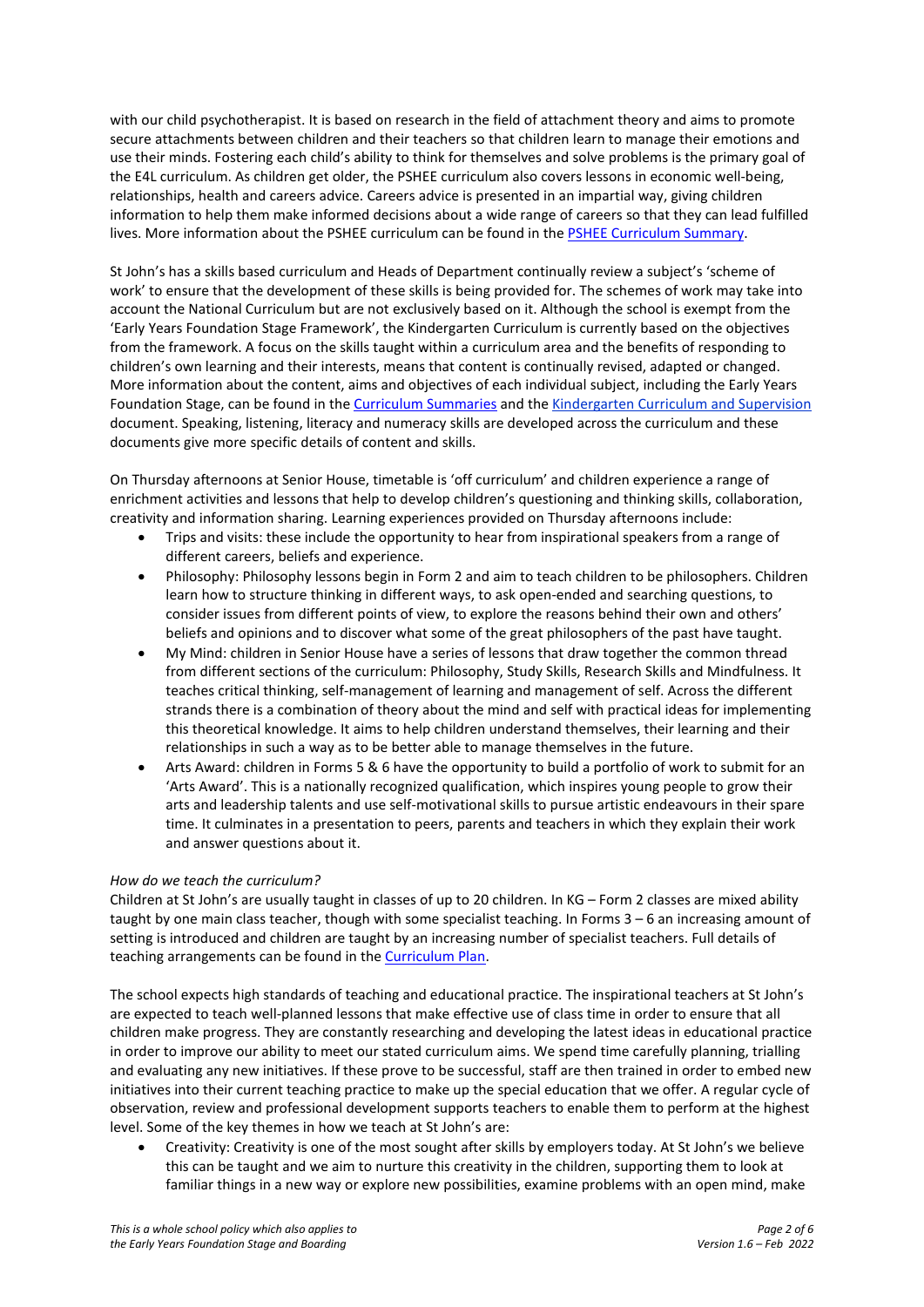connections and learn from mistakes. This is underpinned by the development of sustainable creative practice in our teachers. At Byron House teachers have received training by the Cambridge Curiosity and Imagination Partnership and have explored how the approaches of creative arts subjects can be used to enhance learning in all areas, including giving children more choice in and leadership over their learning. 'Child initiated learning' topics have also being introduced once a year for each year group in Byron House. The children agree on a topic of learning after discussion and their own persuasive presentations and then take this forward over the course of a term in the directions that they themselves choose, asking questions and selecting the best ways in which to answer them. Child initiated topics have proved to be a highly motivating and inspiring way of learning. They also provide opportunities to foster higher level thinking and encourage independent, active thinking and learning, equipping the children with skills that will serve them for life.

- Critical thinking: All teachers are trained and experienced in questioning and supporting children to discuss and think critically across the different subjects, from being guided to solve problems independently in Design Technology to the central place of investigations in Maths, from debating in English to choosing their own materials and then evaluating their work in Art. The introduction of philosophy lessons has further strengthened children's ability to question and their skills in argument and critical thinking. In Byron House, teachers have been trained in the use of thinking skills based on the research by Jane Simister and these skills are threaded through all curriculum areas.
- Self and peer assessment: Teachers at St Johns employ a variety of techniques to help children develop this important skill. For example, children may be asked to reflect on a piece of work in a written comment in their books themselves, suggesting where they could improve it or give the reason for any errors. We use 'Mark ladders' in some subjects, which outline the success criteria for a piece of work and ask children to mark their own work against these success criteria. The use of Google Docs have opened up other avenues for pupils to peer assess work and the children enjoy supporting and learning from each other by commenting on each other's' work.
- Independent and collaborative learning amongst the children (developing speaking and listening skills): Research has shown that children learn most effectively from each other and when they are in charge of their own learning, as well as the fact that employers seek people who have initiative and can operate independently. The place of Drama lessons, from the very start of a child's life in St John's, is one key way in which children develop the skills to learn collaboratively since they are taught how to listen and respond to each other, to build role-plays and share ideas and to work together as a team. 'Self-Organized Learning environments' in which children work in groups doing computer based research to find answers to 'big questions' with very little adult intervention are another means of fostering collaboration between the children.
- Mindfulness: all teachers are trained in 'Mindfulness' techniques and the theory behind the importance of mindful practice. In Byron House, stilling and mindfulness exercises form part of the E4L curriculum and are practiced every day. In Forms 3 and 4, Tai Chi has been introduced in order to develop mindful movement. In Senior House, every lesson begins with a 'Mindful Moment' and in Form 6 children are taught an eight week Mindfulness course that teaches the theory and practice of Mindfulness. Many children choose to practice mindfulness independently, for example in preparation for exams or sports day races.
- Mindsets for Learning: at St John's we want to help our children to become motivated, happy and independent problem solvers with a 'growth mindset'. This means having the belief that, with effort, they can develop their abilities, become a successful learner and thus achieve more. We therefore identified twelve learning dispositions (focus, collaboration, curiosity, risk-taking, flexibility, reflection, linking, perseverance, compassion, imagination, rigour and enjoyment) which have been introduced across the whole school and are now part of the language of every classroom and are incorporated into all areas of teaching and learning. Children are encouraged to identify those dispositions they feel they need to work on and, together with their teachers, look for ways to develop and improve these.
- Play based learning in the pre-prep: play has been called the highest level of research. Through play, children are involved in active, engaged, minds-on thinking that is fun and riven by intrinsic motivation. Play offers a risk-free environment where children can explore ideas and deepen learning through application and collaboration. The curriculum in the pre-prep (Kindergarten to Transition 2) centres around play-based learning, with children having free-flow access through to the outside area and, in T1 and KG, across both classrooms in the year group. Play is carefully planned for and guided. Our teachers arrange resources to be accessible, introduce learning points or stimuli, offer challenges and play alongside the children to direct, scaffold, engage and lead the children on to a deeper level of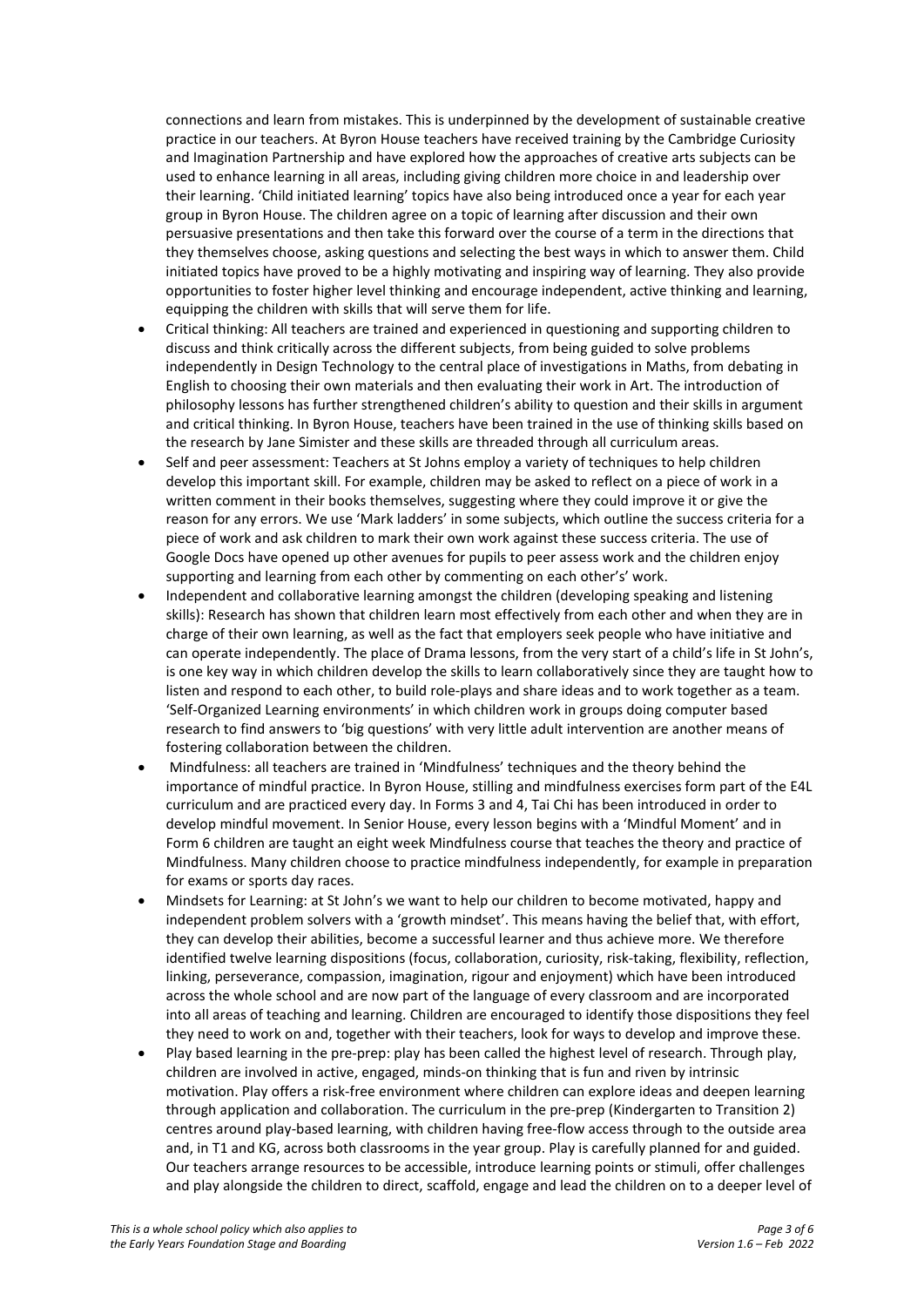understanding. This approach has been underpinned by the latest research on learning for young children which demonstrated that children learning through play show improved attainment, wellbeing and learning dispositions such as creativity. For example, studies have shown that learning through play leads to improved reading comprehension by age 11 in children who had been in playbased learning until the age of 7 and that it deepens conceptual understanding and language and communication skills.

- Learning environment: our classrooms have all been designed in such a way as to maximize children's views of nature and to be a calming space avoiding overstimulation. The most recent classrooms include write-on walls and tables in order to facilitate exploratory thinking and the use of discussion, display, collaborative and independent learning.
- Spiritual, Moral, Social and Cultural Education (SMSC) and British Values: developing children's spiritual, moral, social and cultural education is at the heart of the ethos of St John's and is woven into every area of the curriculum. For full details of our SMSC teaching, please see the SMSC and British [Values Policy.](https://www.sjcs.co.uk/sites/default/files/styles/Policies/SJCS%20SMSC%20and%20British%20Values%20Policy.pdf)
- Digitally Enhanced Learning: digital technology is used wherever trials at St John's have shown that it enhances learning. This is something that is continually under development. Currently, digital technology is used to: support children's own research and develop their critical analysis and research skills; compose and record music digitally; analyse and present results such as science investigations and geographical enquiry; enhance learning through peer collaboration and digital marking through the use of Google Docs; engage pupils in learning content through asking them to design online 'Quizlet' games or asking them to research and present their understanding through video; make learning purposeful and show the links between ICT, science and technology by cross-curricular projects such as through bridge design and creation.
- Study Skills: in each subject teachers develop not only content knowledge but skills for study, helping the children to learn how to learn. For example, how to use mind-maps to plan or revise, how to structure written work, how to research and critique sources, how to learn vocabulary. These skills are brought together in discrete study of revision and study skills in Form Five, when the children also learn some of the theory behind memory and how the brain learns best.
- Individual expression: in all subjects, teachers aim to develop the child's awareness and expression of their own individual voice. Teachers do this by teaching children to observe and reflect on topics, providing a scaffold to help structure or guide work and then build confidence to explore their ideas, whether through choosing their own materials and angle of study in Art, allowing them freedom to solve problems and make mistakes in DT, or writing poetry on the theme of an 'Apple' in English with diverse references chosen by the children from religion, science or Art.
- Engaging and intrinsically motivating: teachers aim to develop a love of learning in the children. Learning experiences are designed to be meaningful, engaging and challenging. This might be through planning trips and events, building up to performances, allowing children to choose their own topic and questions for study, learning through investigations, connecting work to current affairs, completing child led topics or through finding and building on the children's own interests as a starting point for study. Particular events that inspire the children and bring together the different strands of learning include: book week (in which a range of authors come to school to speak to the children or lead workshops), poetry evening (a performance of the children's own poetry), musical concerts, drama productions for every year group annually (with children taking part in writing some of the plays and in choreographing or developing the staging), reading in Chapel for our Service in Preparation for Christmas, an annual debating competition, fairs organized by children (such as the Easter fair at Byron House or the Victorian fair at Senior House), Enterprise events in Kindergarten, competitions (such as the Latin Play written and performed by children or the Junior Maths Challenge), 'Wow days' in Byron House in which children are immersed in a topic for half a day of activities such as problem solving and imaginative challenges, planning their version of the Great Exhibition or dissecting Owl pellets.
- Differentiation: we aim to challenge each child at the appropriate level. Teachers are therefore expected to differentiate work whether they are being taught in a setted class or not, so that children are being challenged at the right level in order to ensure that all children make progress. Work is differentiated in different ways, including adapting tasks for different ability levels, using the challenge by choice method, providing different mark schemes to focus work at an appropriate level, questioning at different levels, giving specific roles (such as chairing a discussion in philosophy), providing extension projects or support packs for homework.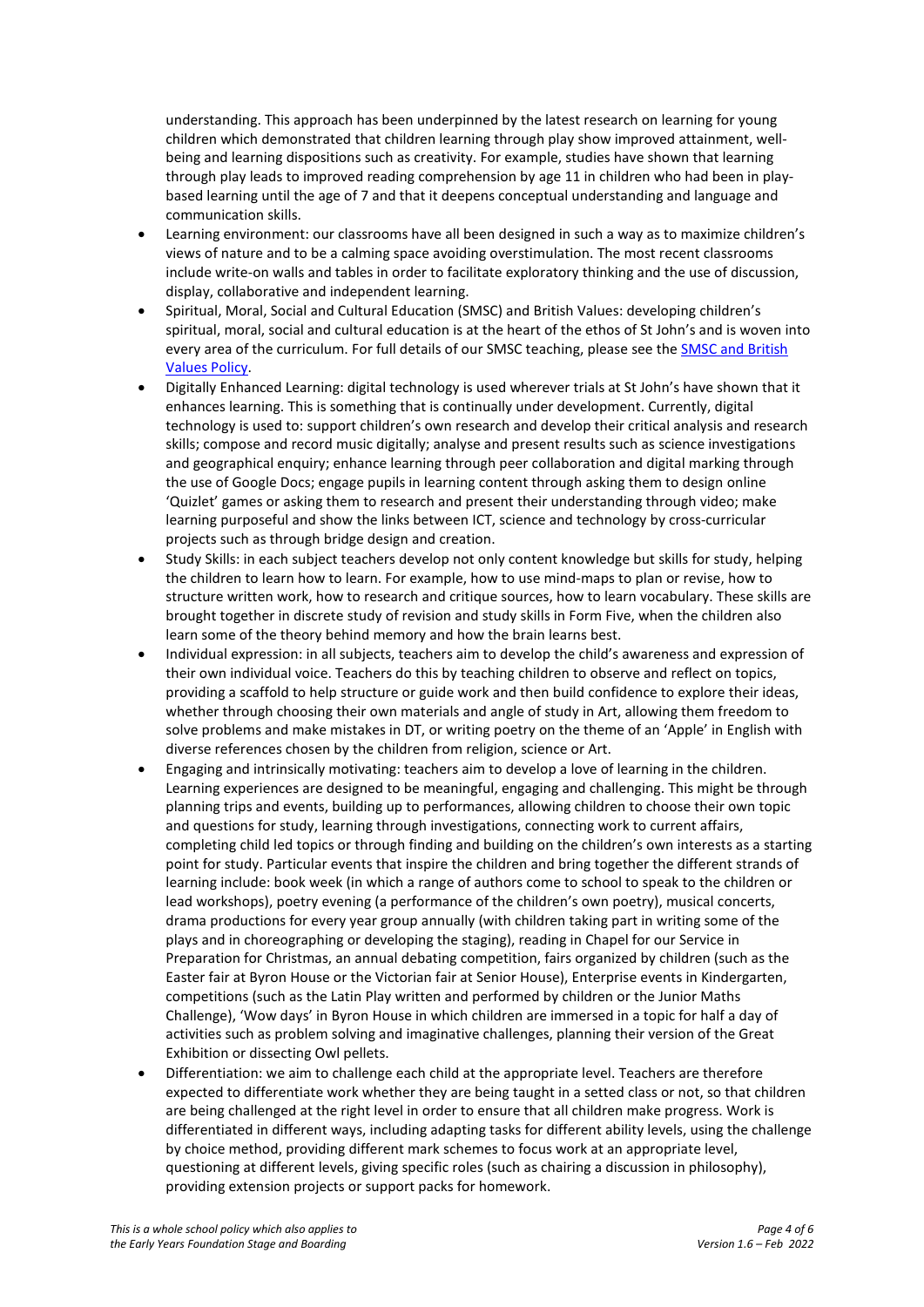# *Knowing the Child*

Education at its best is a deep act of care. If we care, then we will notice. If we notice, then we will act on a child's behalf. If we act for each child, then each of our children will grow best, will achieve best, will become their best selves. To be known, to be noticed, to be valued, to be cared for: fundamental things for all of us, these are the essentials of a good childhood and they are at the heart of the St John's way.

In their learning and in their life at school, teachers devote themselves to knowing each child, to noticing and responding to each child's strengths, each child's needs. Our teachers and tutors are expected to know all that they can about the world of each child within and beyond school. We have rigorous frameworks for knowing and communicating about and acting for each child, including:

- Weekly meetings to discuss the children and develop strategies to support them better and ensure that they make progress;
- Action Plans for every child, which are added to on a minimum of a weekly basis and which are formally reviewed at the end of each term;
- Weekly staff meetings to communicate information about children that will improve our care for them;
- Meetings between the Tutor and Tutee a minimum of once every other week;
- Department meetings in which children's progress in individual subjects can be shared, discussed and improvement planned for;
- Regular work reviews in order to plan how to improve our teaching, curriculum or the progress of a child;
- Observations of individual children in class not only by the class teacher but also by middle or senior leaders and individual needs teachers as required in order to inform action planning;
- Care plans for children where a medical or learning need requires a particular plan of intervention;
- Ability profiles for each class, which outline children's particular needs (such as a need for extension in a particular area, an identified learning need such as dyslexia, a child for whom English is an Additional Language or a focus for improvement such as spelling) and key strategies for support that are needed to ensure that all children make progress;
- Pupil Learning profiles for any children with a learning need who have had an additional assessment that summarize the learning need and identify the key actions for support for the term.
- For children with an Education and Health Care Plan granted by the Local Authority, we write Individual Education Plans that detail targets and strategies for support and are reviewed each half term.
- A range of formal and informal assessments, the results of which are analysed and used to inform the discussions and processes above. Full information on the role of assessment at St John's can be found in our **Assessment Policy**.

For further information about our support for children with learning needs, please see ou[r Individual Needs](https://www.sjcs.co.uk/sites/default/files/styles/Policies/SJCS%20Individual%20Needs%20Policy.pdf)  [Policy.](https://www.sjcs.co.uk/sites/default/files/styles/Policies/SJCS%20Individual%20Needs%20Policy.pdf) For further information about our extension of children, please see ou[r More Able Children Policy.](https://www.sjcs.co.uk/sites/default/files/styles/Policies/SJCS%20More%20Able%20Children.pdf) For further information about our provision for children with an additional language, please see our English as an [Additional Language Policy.](https://www.sjcs.co.uk/sites/default/files/styles/Policies/SJCS%20English%20as%20an%20Additional%20Language%20%28EAL%29%20Policy.pdf)

The children do not need to know of these things processes explicitly but they know that they are known and noticed, and the security they have in their relationships with teachers who truly know them and care about them is the springboard for their learning and the guarantee of their well-being.

# **Development Planning**

The whole school development plan sets out the school's departmental and cross-subject developments. New developments begin with writing a 'Terms of reference' that detail the background, aims and success criteria for a development as well as how the development will be achieved and in what timeframe. The Terms of Reference are discussed with the Director of Studies and must be approved by the Head before being added to the school development plan.

New developments may arise through:

• departmental review (either formal reviews or through the routine observation, review and discussion with the Director of Studies);